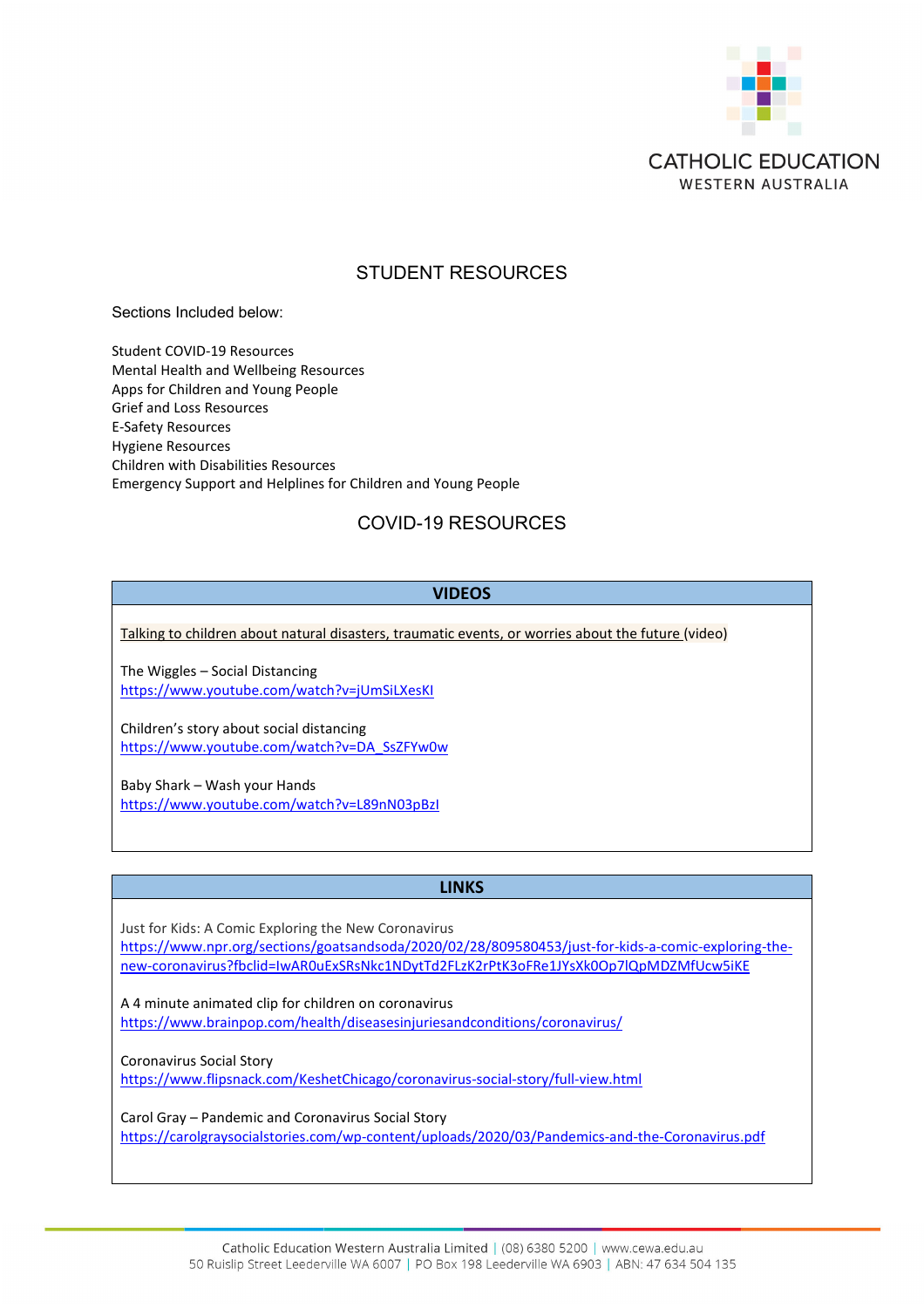

## MENTAL HEALTH AND WELLBEING RESOURCES

| <b>Brave</b><br>Program for parents (and children) to prevent child anxiety https://www.brave-online.com/                                                                                                                   |
|-----------------------------------------------------------------------------------------------------------------------------------------------------------------------------------------------------------------------------|
| <b>Healthy WA</b><br>HealthyWA provides ways to improve your mental health and wellbeing, and where to get help if you need<br>it.                                                                                          |
| Blackdog Institute - online learning resource for 14-16 years olds to build resilience - Mind Strength<br>https://blackdoginstitute.org.au/docs/default-source/default-document-<br>library/mindstrengthposter.pdf?sfvrsn=4 |
| Brave online Online CBT based program to address anxiety in children and young people<br>https://www.brave-online.com/                                                                                                      |
| <b>MoodGYM</b> Online CBT based program to manage symptoms of depression https://moodgym.com.au/                                                                                                                            |
| MyCompass Resilience and wellbeing with people with stress, anxiety or depression<br>https://www.mycompass.org.au/                                                                                                          |
| Child and Youth Health Network Articles, advice and practical information about a range of topics for<br>parents, children and young people http://www.cyh.com/Default.aspx?p=1                                             |
| <b>Mental Health Commission</b><br>Information for Aboriginal people on making changes as part of the Strong Spirit Strong Minds program.                                                                                   |
| <b>Indigenous Hip Hop</b><br>Information and videos for Aboriginal students to support wellbeing.                                                                                                                           |

# APPS FOR CHILDREN AND YOUNG PEOPLE

Mood Meter by Emotionally Intelligent Schools LLC

The Bears by Anglicare Victoria

Zones of Regulation by Selosoft Inc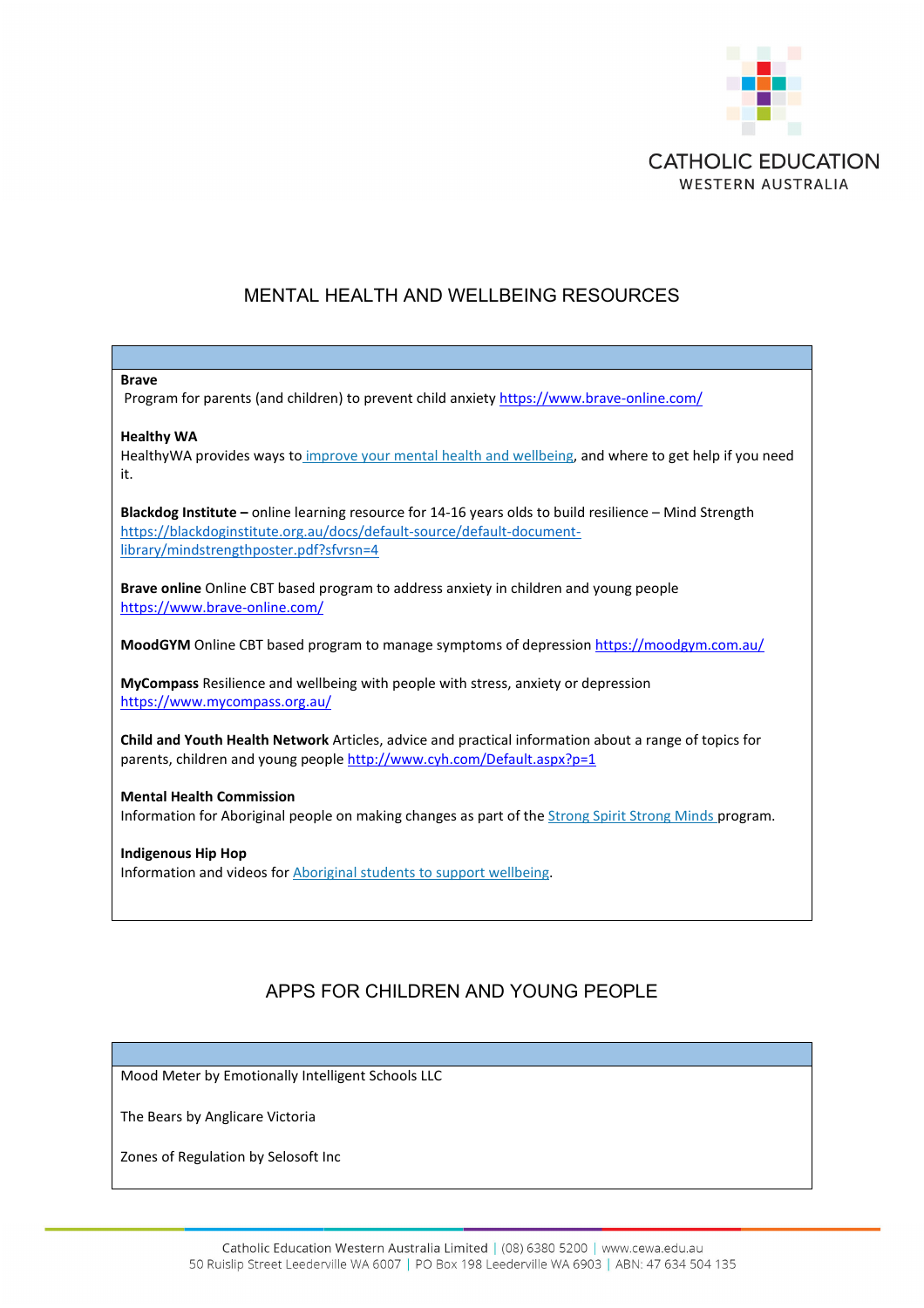

| Emotionary                               |
|------------------------------------------|
| <b>Positive Penguins</b>                 |
| Smiling Mind by Smiling Mind             |
| Reach Out Breathe by Reach Out Australia |
| Breathe, Think, Do (Sesame Street)       |
| Touch and Learn                          |
| <b>Avokiddo Emotions</b>                 |
| IF. The Emotional IQ Game (If You Can)   |
| The Middle School Confidential series    |
| Stop, Breathe & Think (Tools for Peace)  |
| The Social Express                       |
| SuperBetter                              |
|                                          |

## GRIEF AND LOSS RESOURCES

**Health Direct** Information on how to [manage grief and loss.](https://www.healthdirect.gov.au/grief-loss)

# E-SAFETY RESOURCES

**Safety Commissioner** <https://www.esafety.gov.au/about-us/blog/covid-19-online-safety-kit-parents-and-carers>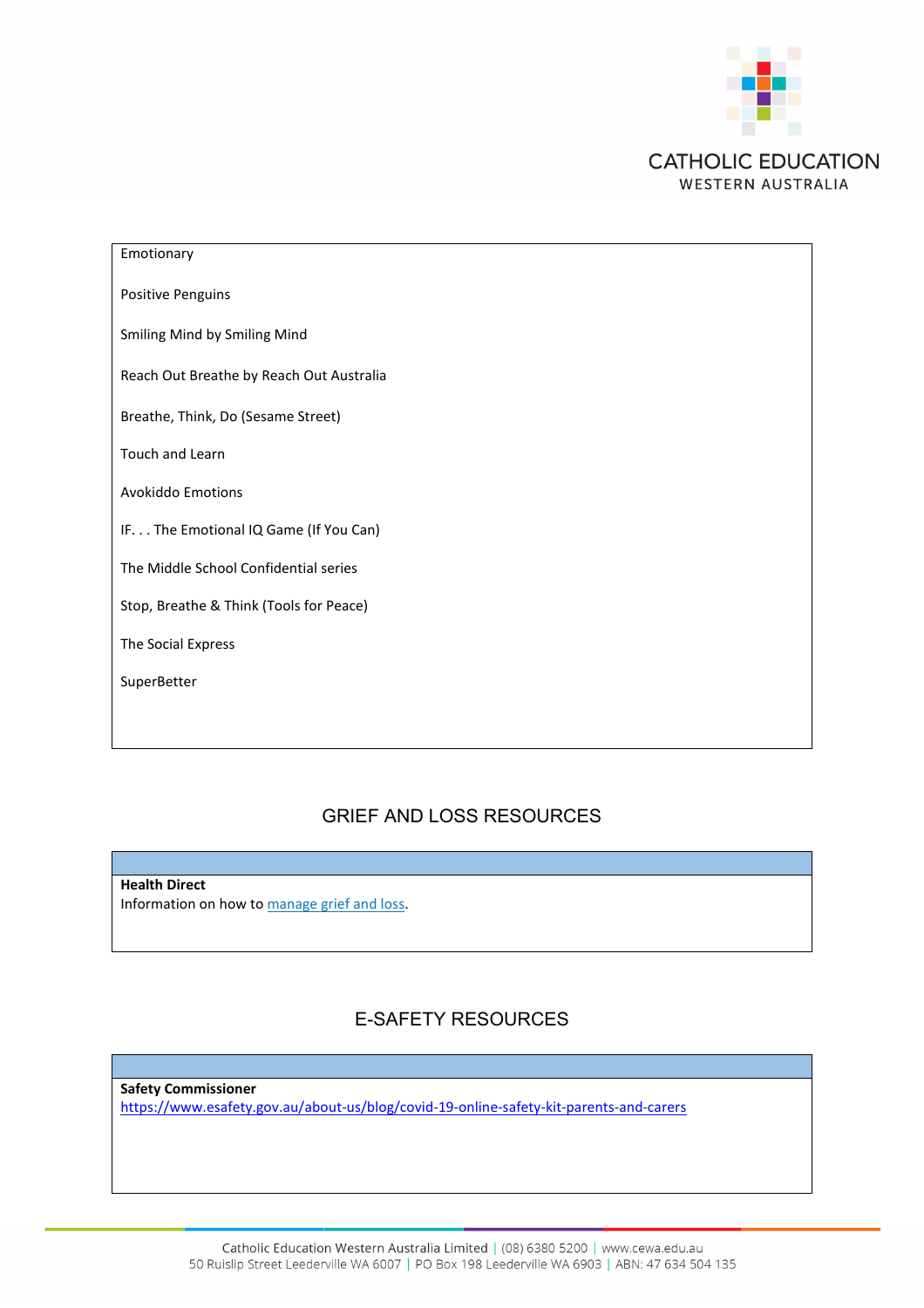

## HYGIENE RESOURCES

#### **Health Direct**

A range of [infographics and videos](http://www.healthdirect.gov.au/coronavirus-covid-19-in-pictures) on how to reduce risk, guidance on isolation and general information on coronavirus (COVID-19).

#### **Healthy WA**

Information on [hand hygiene.](http://healthywa.wa.gov.au/Articles/F_I/Facts-about-hand-hygiene) Available in different languages.

#### **Redcross**

[Poster](https://www.redcross.org.au/coronavirus) outlining simple steps to protect yourself and help prevent the spread. This is available in community languages

### **National Aboriginal Community Controlled Health Organisation** Information on [hand hygiene](http://nacchocommunique.com/category/corona-virus/) developed for Aboriginal people.

# **Kimberley Aboriginal Medical Services Ltd**

Poster for [COVID-19 advice.](http://kams.org.au/wp-content/uploads/2020/03/KAMs_Covid19_a3_download.pdf)

# CHILDREN WITH DISABILITIES RESOURCES

**National Disability Insurance Scheme (NIDS)** AUSLAN video and frequently asked questions [explaining COVID-19.](https://www.ndis.gov.au/understanding/ndis-and-other-government-services/ndis-and-disaster-response)

### **Every Australian Counts** Information for students with disability and their families. It has [videos, posters and multi-language](https://everyaustraliancounts.com.au/emergency-information-for-ndis-participants-and-families-about-the-coronavirus)  [factsheets.](https://everyaustraliancounts.com.au/emergency-information-for-ndis-participants-and-families-about-the-coronavirus)

# EMERGENCY SUPPORT AND HELPLINES FOR CHILDREN AND YOUNG PEOPLE